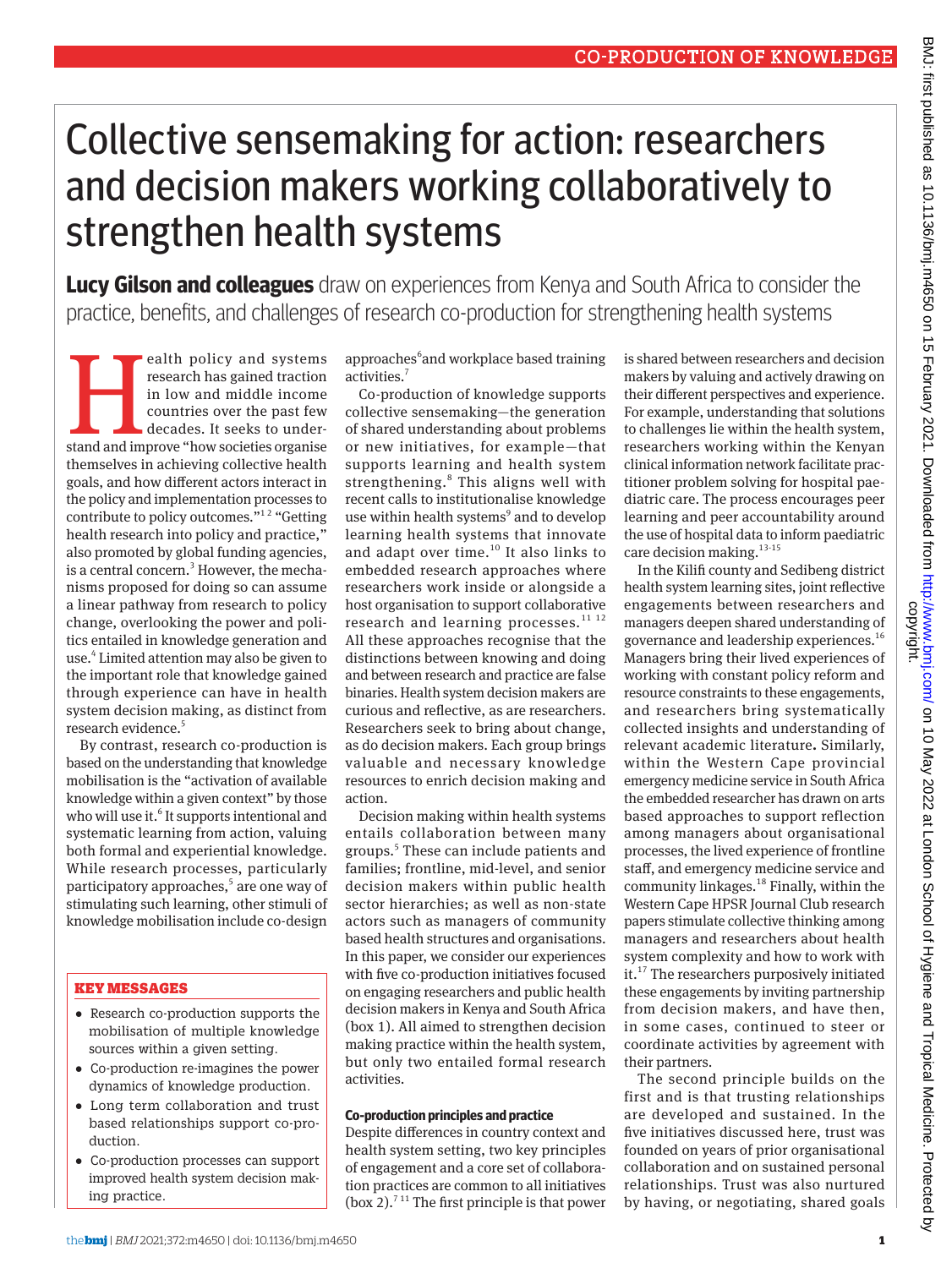#### Box 1: Five co-production initiatives

## *Clinical information network: a hospital network, Kenya*13-15

Based on a 10 year history of engagement and collaboration, the clinical information network emerged in 2013 to improve the quality of hospital paediatric care. The clinical information network is a collaboration between the Ministry of Health, Kenya Paediatric Association, KEMRI-Wellcome Trust Research Programme, the University of Nairobi, and, as of July 2020, 22 county hospitals. The network facilitates real time collection of routine data on admission, care, and outcomes in paediatric wards, as well as data analysis, generation of performance reports, and feedback to hospitals. It has become a community of practice supporting paediatric quality of care improvement.

## *Kilifi county health system learning site, Kenya*<sup>16</sup>

Collaboration between KEMRI-Wellcome Trust Research Programme and the Kilifi county health system has evolved over many years and was formalised with the establishment of a health policy and systems research learning site focused on health system governance. It is supported by the Resilient and Responsive Health Systems consortium. Learning site work comprises cycles of research and regular, reflective engagements between researchers and decision makers around decision making challenges and research findings. Researchers have also been invited to participate in various county structures and initiatives, to support decision making.

#### *Leadership development in the Sedibeng district health system learning site, Gauteng province, South Africa*<sup>16</sup>

Weak leadership capacity among primary healthcare facility managers was identified as a health system challenge in initial rounds of action learning within the Sedibeng learning site. A workplace based leadership support intervention was therefore developed collaboratively. In monthly group coaching sessions, facility managers were introduced to a range of tools and skills to manage the daily challenges of interpersonal conflicts, organisational barriers to teamwork, resource challenges, and difficult relationships within communities. Managers were also encouraged to reflect on how they used their new skills to deal with challenges, while group reflection allowed for collective problem solving and peer support.

## *Western Cape Health Policy and Systems Research Journal Club, South Africa*<sup>17</sup>

Since 2012, the Western Cape Health Policy and Systems Research (HPSR) Journal Club has brought together health system decision makers and researchers in Cape Town, South Africa, with a shared interest in understanding health system development and transformation through a complex systems lens. Selected papers reporting conceptual and empirical work are read and debated by participants at the bi-monthly journal club, with the primary focus on the papers' relevance to practice rather than on their methodological rigour. The journal club is a place of "collective sensemaking," generating shared understandings about health system complexity and how to work with it.

## Embedded researcher position: emergency medical services, Western Cape Department of Health, South Africa

In 2018, a part-time "embedded researcher" staff position was established in the emergency medical services of the Western Cape Department of Health. The embedded researcher attended senior management meetings to learn, reflect with managers, and bring new ideas to decision making. In addition, a weekly two hour reflective session with the emergency medical services director was established as a sensemaking space, alongside less frequent engagements between the director, the embedded researcher, and other experienced health policy and systems researchers. Ideas relevant to current organisational processes and to the role of the health system in society have been discussed. A range of creative projects such as a documentary film, poetry collaborations, and a portrait series have also been undertaken to bring the lived experiences of frontline healthcare workers into conversation with managerial decision making.<sup>18</sup>

The last two initiatives were nested within, and founded on, the Collaboration for Health Systems Analysis and Innovation, a collaborative formed in 2012 of university based health policy and systems researchers and educators and public sector health system policymakers and managers in the Western Cape province, South Africa

of co-production. Examples include improving paediatric care in the clinical information network, strengthening the health system towards equity in the journal club, and enabling distributed leadership in the Western Cape emergency medicine service.

Showing respect and courtesy sustains these relationships and also helps to navigate power dynamics among the partners. Purposeful and active listening are important practices, together with generosity and acknowledgement of the other's experience. For example, in the HPSR Journal Club, sharing facilitation, reviewing, and commentary roles among researchers and decision makers acknowledges the experience of everyone present and, together with using first names rather than professional titles, flattens hierarchies. Constant, regular feedback about the clinical information network to decision makers at various system levels has itself shown respect and courtesy for them. Moreover, wider engagements across initiatives have provided opportunities to show commitment to each other, enhancing trust. The KEMRI-Wellcome Trust Research Programme has, for example, supported the country covid-19 response in 2020 by offering testing services, knowledge synthesis, antibody surveillance, as well as clinical surveillance leveraging on the clinical information network. In other settings, researchers have provided strategic and management advice, while practitioners have supported postgraduate teaching programmes. Together these engagements represent webs of joint learning that spread the benefits of co-production.

Those involved in these initiatives value these principles and practices because they allow mutual and deep learning, feeding

into their wider work. Health system decision makers appreciate the opportunity to reflect with researchers, hear different perspectives, generate new understandings about their health system environments, and, ultimately, make decisions and act differently. For example, in the Kilifi learning site reflective practice sessions have provided a safe space for managers to think together about how to tackle the direct, and disruptive, involvement of local political actors in service delivery decision making. Working with existing guidelines and applying newly learnt communication skills, managers reported a reduction in disruptive engagements.<sup>16</sup> At the same time, the initiatives have given researchers unusual opportunities for close engagement with health system decision makers and their everyday realities. The insights generated from the learning site engagements have, for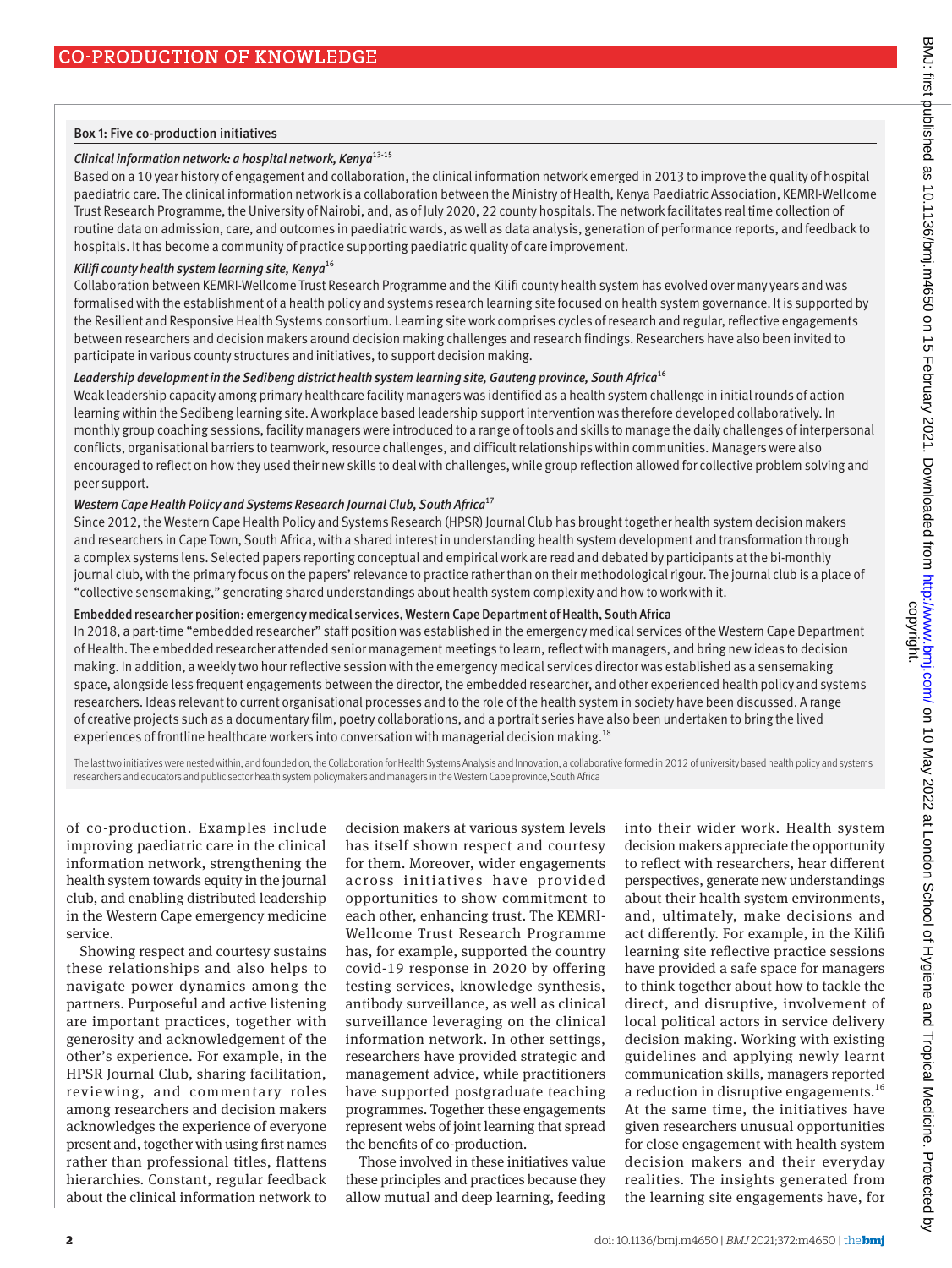Box 2: Practices to support co-production between researchers and health system decision makers

- Be purposeful in identifying the partners with whom to engage
- Negotiate, and re-negotiate over time, the purpose and goals, partnership parameters, and roles
- Create "safe spaces" for engagement
- Establish processes for "joint reflective practice"
- Show each other courtesy and respect
- Flatten hierarchies between people
- Develop outputs relevant to both practice and research worlds (eg, new understanding relevant to decision making and formal published papers)
- Deliberately connect projects and conversations into webs of embedded joint learning

example, contributed to formal knowledge production around the micro-practices of governance and everyday health system resilience, $1920$  and created opportunities to develop context specific leadership development interventions.17 Across initiatives, the insights have also fed into researchers' policy advisory roles as well as new, collaboratively developed research projects.

#### **Benefits of co-production**

Each co-production experience indicates the ways in which knowing and doing, research and practice, are intertwined. They also show how co-production processes connected to wider webs of learning generate tangible consequences for the health system in which they are located. In South Africa, the shared understandings generated through the HPSR Journal Club have informed provincial policy documents, such as those focused on strengthening health system resilience and leadership development, and influenced senior managers' own leadership practices.<sup>17</sup> Researchers have also translated local level learning from the Kilifi learning site into wider sub-national and national level policy advice. The clinical information network has supported the revision, adaptation, and uptake of evidence based Ministry of Health paediatric protocols, contributing to improved hospital paediatric care nationally.<sup>14</sup>

In the South African emergency medical service experience, the embedded researcher has supported organisational conversations about the forms of leadership needed to problem solve around complex issues, such as delivering emergency care safely within community settings characterised by social instability and violence. Workplace leadership development activities have also been an important avenue of decision maker engagement and wider impact in the Kilifi

learning site. Through such activities the clinical information network has also supported the emergence of frontline service delivery leaders, who have realised workplace changes with researcher support.

The insights developed through co-production have also been fed back into the researchers' postgraduate training programmes. Ideas, cases studies, documentary films, and decision maker as educators have been brought into the classroom to stimulate learning by the next generation of health system leaders and researchers.

Finally, the experiences show how health system researchers can become embedded in the ecosystem of decision makers, $^{11}$  continuing to engage over time. This relationship represents a form of social capital that can support responses to new situations. For example, the emergency medical services embedded researcher collaborated with a group of community organisers and social activists to catalyse Cape Town Together, a self-organising, neighbourhood level community network responding to local challenges arising from covid-19. $^{21}$  Taking on the practices of co-production, the network draws on its collective energy and wisdom to respond to community needs.

#### **Challenges of co-production**

In our experience, long term collaborative engagements have to survive turnover among the decision makers and researchers concerned and constant attention is needed to sustain trusting relationships. The evolving nature of collaboration also brings its own demands. In the clinical information network, for example, researchers have faced multiple requests to take responsibility for new activities, such as expanding to other specialties and more hospitals. They have responded by reminding network members about initially agreed roles and responsibilities, and have supported members to build their own capacity to take responsibility for extending activities.

The boundary spanning work of co-production can have personal and professional costs for all those concerned. It is emotionally taxing to renegotiate relationships over time in response to changing personnel and changes in context, and to sustain trust.<sup>22</sup> The time demands of engagement may be seen as a burden for busy people, especially when relationship building is not considered a priority or they see limited value from it. Such activities are also not well recognised in the career development pathways of researchers or health system managers.

In the research world, the context rich insights gained through co-production have been criticised as having limited generalisability, $16$  while embedded research is seen to threaten neutrality and independence.<sup>22</sup> The risk of becoming aligned to certain actors or perspectives within what can be politically charged and socially unequal contexts is also an ethical dilemma for researchers. Constant trust building through regular feedback and update meetings with key health system actors and ethical oversight approaches appropriate to health policy and systems research are important. $^{23}$ 

Co-production initiatives must also confront the challenge of insecure resourcing. In the Kilifi learning site, new research proposals have been developed to sustain activities over time. In other initiatives, the co-production process has been institutionalised within health service practice. For example, in South Africa, health system managers allocate a few hours every two months to participate in the HPSR Journal Club, while the position of emergency medicine service embedded researcher was secured as a part time government post.

Finally, broader health system factors also affect these types of collaborative arrangements. For example, the clinical information network seeks to improve paediatric outcomes through better use of relevant data. However, achievement of these improved outcomes has been limited by inadequate medical supplies and equipment, insufficient human resources, and poor quality information systems. Managing the power dynamics within the health system can also be challenging. As experienced in Kilifi, health system decision makers working at different system levels do not always understand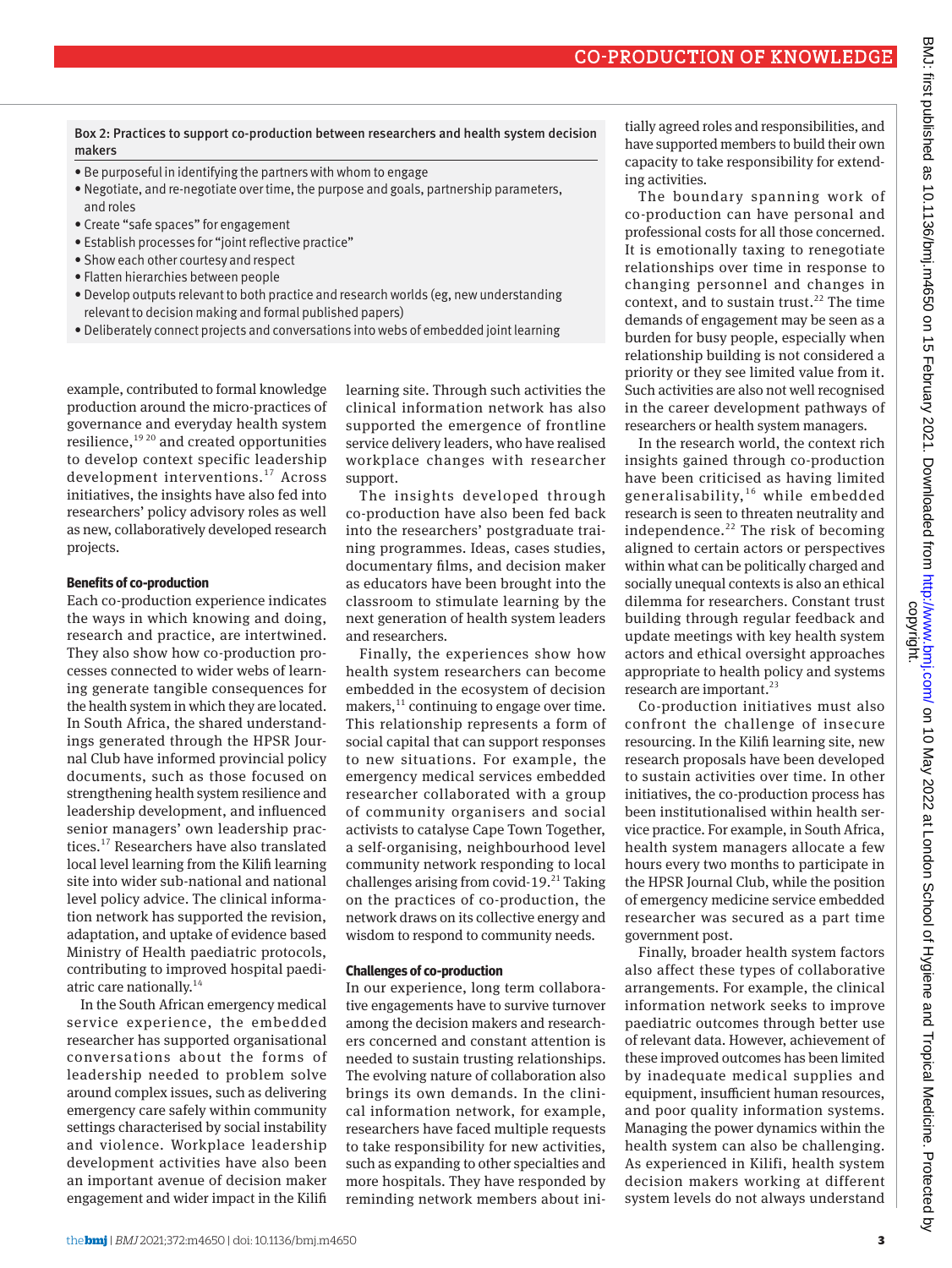each other's professional constraints. This has generated tension and impacted on collective problem solving. Disagreements about roles among higher level managers prevented the extension of the Sedibeng leadership development intervention to a wider group of managers.

### **Conclusions**

These experiences illustrate various ways in which co-produced knowledge can be mobilised to support health system decision making. Researchers' roles go beyond doing research, to facilitating dialogue and debate, encouraging reflective practice by all, and harnessing the synergies of their own research and education activities. They must also pay attention to renegotiating partnerships over time as needed, sustaining the work of trust building and the wider challenges of co-production.

Co-produced knowledge spreads within health systems through multiple channels to impact on policies and wider decision making practices. Assessing the social impact and value of this form of embedded research must trace the full array of consequences over time.

The long term nature of these initiatives demands appropriate resourcing. In terms of staff time, decision making organisations could allocate established posts for this type of work, while research organisations could support researcher engagement by valuing these activities in career development pathways. Research funders must also be open to new research approaches and to supporting long term collaborations to strengthen health system decision making.

We thank our research colleagues in Kenya and South Africa who actively supported the experiences presented here. These include Kenya—Kilifi learning site team: Mwanamvua Boga, Mary Nyikuri, and Dennis Waithaka; CIN team: Ambrose Agweyu, Sam Aketch, Mike English, David Gathara, Aluvaala Jalemba, and Grace Irimu; South Africa—Sedibeng learning site team: Jane Goudge, Alison du Toit; Western Cape HPSR Journal Club team: Asha George, Uta Lehmann, Ida Okeyo, Jill Olivier, Marsha Orgill, Helen Schneider, Maylene Shung-King, Eleanor Whyle.

Contributors and sources: Each author has been directly involved in at least one of the experiences presented. All authors helped to conceptualise the paper and finalise the written product. All relevant wider material has been fully referenced. A wide range of decision makers were also engaged in the experiences reported here, some of whom have been co-authors on related papers. It was not possible to involve them directly in this paper because of their contributions to covid-19 response work. They are Kenya—Kilifi learning site: Hasan Leli, Christine Mataza, Timothy Malingi, David Mulewa, Anisa Omar, and Cycilia Wamalwa; South Africa—Sedibeng learning site team: Salamina Hlahane (Gauteng provincial

department of health); Western Cape HPSR Journal Club team: Beth Engelbrecht, Keith Cloete, Krish Vallabhjee (Western Cape provincial department of health), Soraya Ellokor (City of Cape Town); Emergency medical services embedded researcher team: Shaheem de Vries (Western Cape provincial department of health).

Competing interests: We have read and understood the BMJ policy on declaration of interests and have no relevant interests to declare. The Kilifi and Sedibeng learning site work was supported by the Resilient and Responsive Health Systems (RESYST) research programme, a project funded by UK Aid from the Department for International Development for the benefit of developing countries. However, the views expressed and information contained in it are not necessarily those of, or endorsed by, the Department for International Development, which can accept no responsibility for such views or information or for any reliance placed on them. The clinical information network has been supported by funds from a senior research fellowship awarded to Mike English by Wellcome Trust (#097170) with additional funds from a Wellcome Trust core grant awarded to the KEMRI-Wellcome Trust Research Programme (#092654).

Provenance and peer review: Commissioned; externally peer reviewed.

This article is part of a series produced in conjunction with the WHO and the Alliance for Health Policy Systems and Research with funding from the Doris Duke Charitable Foundation. *The BMJ* peer reviewed, edited, and made the decision to publish.

Lucy Gilson, professor<sup>1,2</sup> Edwine Barasa, professor<sup>3,4</sup>

Leanne Brady, embedded researcher<sup>2,5</sup>

Nancy Kagwanja, researcher<sup>6</sup>

Nonhlanhla Nxumalo, doctor<sup>7</sup>

Jacinta Nzinga, doctor<sup>3</sup>

Sassy Molyneux, professor<sup>4,6</sup>

Benjamin Tsofa, doctor<sup>6</sup>

<sup>1</sup> Health Policy and Systems Division, School of Public Health and Family Medicine, University of Cape Town, South Africa

2 Department of Global Health and Development, London School of Hygiene and Tropical Medicine, London, UK

3 Health Economics Research Unit, KEMRI-Wellcome Trust Research Programme, Nairobi, Kenya

4 Centre for Tropical Medicine and Global Health, Nuffield Department of Medicine, University of Oxford, UK

5 Emergency Medical Services, Department of Health, Western Cape Government, South Africa

6 Health Systems Research Group, KEMRI-Wellcome Trust Research Programme, Kilifi, Kenya

<sup>7</sup> Centre for Health Policy, School of Public Health, Faculty of Health Sciences, University of the Witwatersrand, South Africa

Correspondence to: Lucy Gilson [lucy.gilson@uct.ac.za](mailto:lucy.gilson@uct.ac.za)



This is an Open Access article distributed under the terms of the Creative Commons Attribution IGO License (https://creativecommons.org/licenses/ by-nc/3.0/igo/), which permits use, distribution, and reproduction for non-commercial purposes in any medium, provided the original work is properly cited.



- 1 Alliance for Health Policy and Systems Research. What is health policy and systems research. 2020. <https://www.who.int/alliance-hpsr/about/hpsr/en/>
- 2 Mills A. Health policy and systems research: defining the terrain; identifying the methods. *Health Policy Plan* 2012;27:1-7. doi:10.1093/heapol/czr006
- 3 Whitty C, Kinn S. Foreword: Lesson learning about getting research into policy and practice. *Health Res Policy Syst* 2011;9(suppl 1):S1. doi:10.1186/1478- 4505-9-S1-S1
- 4 Liverani M, Hawkins B, Parkhurst JO. Political and institutional influences on the use of evidence in public health policy. A systematic review. *PLoS One* 2013;8:e77404. doi:10.1371/journal. pone.0077404
- 5 Best A, Holmes B. Systems thinking, knowledge and action: towards better models and methods. *Evidence and Policy* 2010;6:145-59. doi:10.1332/174426410X502284
- 6 Langley J, Wolstenholme D, Cooke J. 'Collective making' as knowledge mobilisation: the contribution of participatory design in the co-creation of knowledge in healthcare. *BMC Health Serv Res* 2018;18:585. doi:10.1186/s12913-018- 3397-y
- 7 Beckett K, Farr M, Kothari A, Wye L, le May A. Embracing complexity and uncertainty to create impact: exploring the processes and transformative potential of co-produced research through development of a social impact model. *Health Res Policy Syst* 2018;16:118. doi:10.1186/s12961- 018-0375-0
- 8 Jordan ME, Lanham HJ, Crabtree BF, et al. The role of conversation in health care interventions: enabling sensemaking and learning. *Implement Sci* 2009;4:15. doi:10.1186/1748-5908-4-15
- Koon AD, Windmeyer L, Bigdeli M, et al. A scoping review of the uses and institutionalisation of knowledge for health policy in low- and middleincome countries. *Health Res Policy Syst* 2020;18:7. doi:10.1186/s12961-019-0522-2
- Akhnif E, Macq J, Idrissi Fakhreddine MO, Meessen B. Scoping literature review on the learning organisation concept as applied to the health system. *Health Res Policy Syst* 2017;15:16. doi:10.1186/s12961-017- 0176-x
- 11 Olivier J, Scott V, Molosiwa D, Gilson L. Systems approaches in health systems research: approaches for embedding research. In: de Savigny D, Blanchett K, Adam T. *Applied systems thinking for health systems research*. Open University Press, 2017:9-37
- Vindrola-Padros C, Eyre L, Baxter H, et al. Addressing the challenges of knowledge coproduction in quality improvement: learning from the implementation of the researcher-in-residence model. *BMJ Qual Saf* 2019;28:67-73. doi:10.1136/ bmjqs-2017-007127
- 13 Irimu G, Ogero M, Mbevi G, et al, Clinical Information Network Authors Group. Approaching quality improvement at scale: a learning health system approach in Kenya. *Arch Dis Child* 2018;103:1013- 9. doi:10.1136/archdischild-2017-314348
- 14 Gachau S, Ayieko P, Gathara D, et al. Does audit and feedback improve the adoption of recommended practices? Evidence from a longitudinal observational study of an emerging clinical network in Kenya. *BMJ Glob Health* 2017;2:e000468. doi:10.1136/ bmjgh-2017-000468
- 15 McGivern G, Nzinga J, English M. 'Pastoral practices' for quality improvement in a Kenyan clinical network. *Soc Sci Med* 2017;195:115-22. doi:10.1016/j. socscimed.2017.11.031
- 16 RESYST/DIAHLS learning site team. Learning sites for health system governance in Kenya and South Africa: reflecting on our experience. *Health Res Policy Syst* 2020;18:44. doi:10.1186/s12961-020- 00552-6